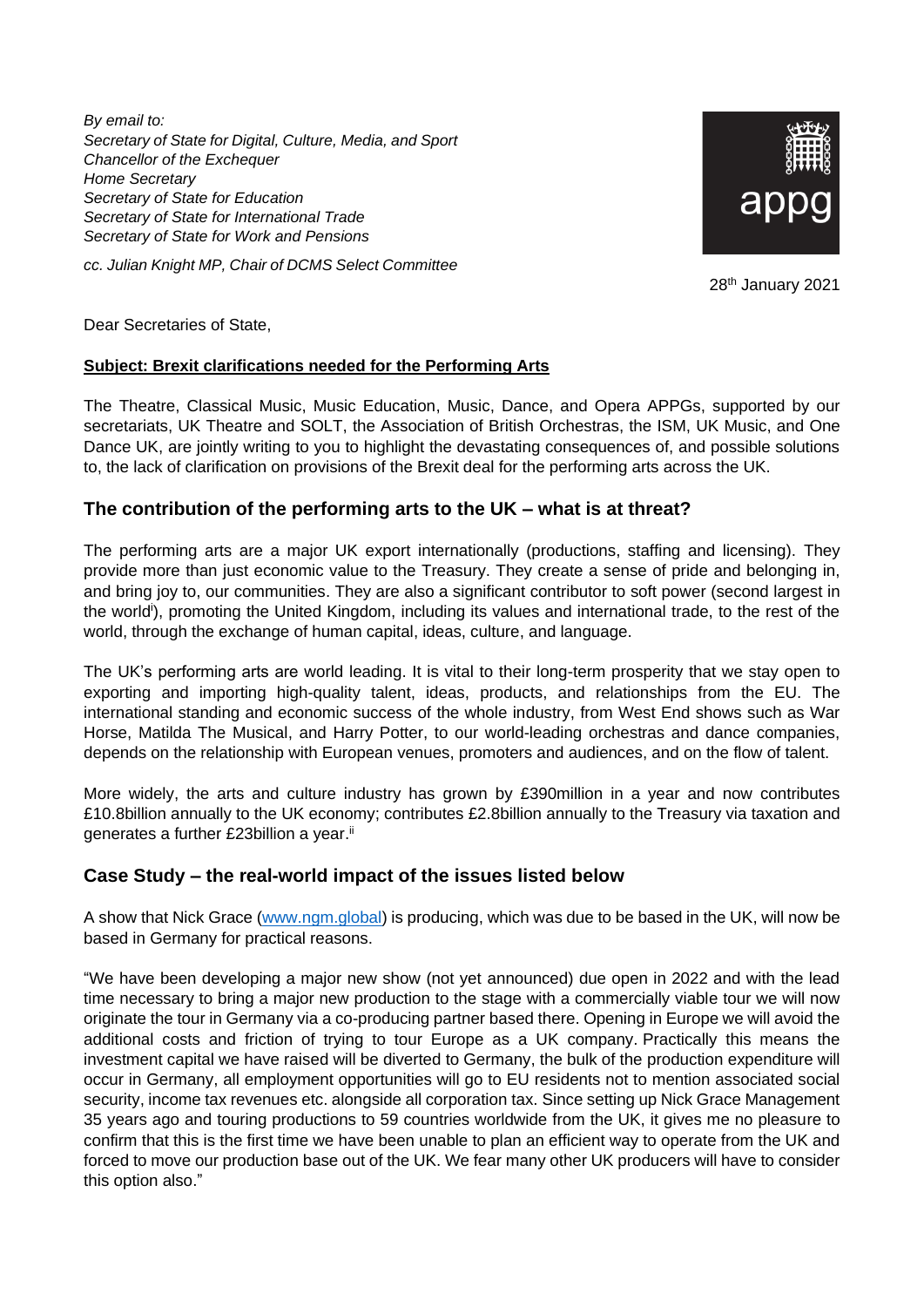# **1. Movement of People**

## **1.1. EU Visas and Work Permits**

Issue: Different visa and work permit rules now apply across each of the 27 EU member states. While some EU countries offer an exemption, others do not, making navigating the rules for multi-country tours incredibly complex, and adding costs that will cut into the financial viability of the tour. With applications taking up to three months, this patchwork of different entry requirements makes touring in some EU member states at short notice virtually impossible.

Possible Solutions:

- We accept it may not be possible to reopen negotiations on the Trade & Cooperation Agreement. However, a separate bilateral agreement with the EU exempting touring performers, creative teams and crews (including dancers, choreographers, producers, technicians etc.) from entry requirements or restrictions on short-term work for 90-days is a possible way forward for the Government, delivering on its commitment to frictionless work travel.
- Exempting specific workforces that rely heavily on international mobility would be hugely beneficial for the UK economy, whilst still being compatible with the Government's manifesto commitment to take back control of our borders.
- A Schengen-wide agreement for cultural activities to remain on the exemption list during the pandemic. The Netherlands are a great example of championing this.

### **1.2. UK Visa Regime**

Issue: Uncertainty about visa/work permit requirements for foreign nationals. The UK Government has been promising a review of short-term visitor routes into the UK, and this is now urgent. Issues still to be resolved for our sector include Frontier Workers – EEA nationals living in their own country and coming into the UK on a regular basis to fulfil engagements, for whom there is no obvious route. We need clarification that they will not be refused entry under the Permitted Paid Engagement route on the grounds of "frequent or successive repeat visits". We also need clarity around which roles qualify for this route.

Example/impact: Hofesh Shechter Company. Between January and March 2021, the Hofesh Shechter Company has projects planned in France, Denmark, Switzerland, and Luxembourg. The impact of Brexit, coupled with the pandemic restrictions, has so far led to the following:

- The withholding of fees for completed work in Europe due to the non-issuance of A1s by HMRC. HMRC are waiting for further guidance before they can issue these certificates.
- Cancellation of projects in the UK because we work with international artists. This is due to HSC needing to operate within the boundaries of a Tier 5 certificate of sponsorship (3-month validity) rather than a Tier 5 visa (3 – 12 months' validity). Tier 5 visas are only financially viable for a minimum 12-month contract and that's just not possible for the company to commit to during this pandemic.
- Increase in workload (staff time, costs) beyond the levels anticipated.
- The cancellation of overseas work for 10 musicians due to border restrictions for non-EU passport holders.
- The introduction of contract clauses from EEA countries requesting only to work with EU passport holders.

### Possible Solutions:

Long-term:

• Secure a bilateral agreement with the EU exempting touring performers, creative teams and crews (including dancers, choreographers, producers, technicians etc.) from entry requirements or restrictions on short-term work for 90-daysInclusion of all performing arts professionals in the list of permitted activities for short-term visitors to ensure that individuals with the correct paperwork are not refused entry.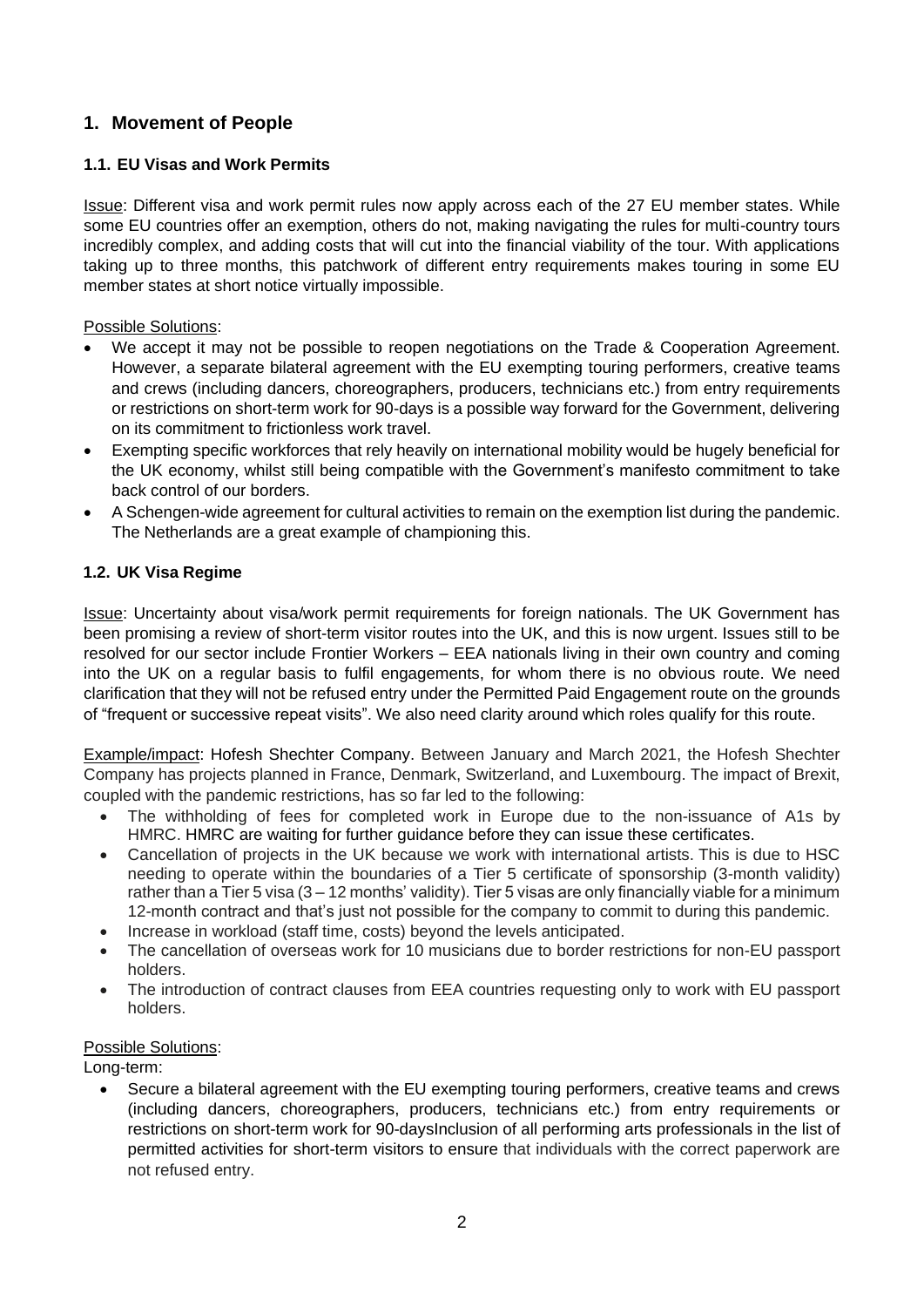Short-term:

- A Tier 5 certificate of sponsorship valid for up to 6 months.
- Extend the Permitted Paid Engagement route from 30 days to 90 days to allow for longer tours and opera seasons.
- Review and clarification of UK visitor routes, particularly the Permitted Paid Engagement route.

## **2. Movement of Goods**

New rules on transporting physical production, set, props, musical instruments etc mean additional costs both due to the requirement for carnets and potential delays and increased journey times.

### **2.1. Haulage – Cabotage Restrictions**

Issue: All road haulage between the UK and the EU will now be subject to 'cabotage' rules, meaning a limit of no more than two laden journeys in addition to the initial journey into the EU. The UK had an opt out from cabotage rules when it was a member of the EU, which it has lost. This means that it is now illegal to move scenery, musical instruments etc. for multi-country tours without the truck returning to the UK after just two journeys. Many of the UK's orchestras operate on 'own account', moving their own goods on their own truck with their own driver. While this means they are exempt from licensing under the EU-UK.

Trade & Cooperation Agreement, it does not exempt them from cabotage. The current cabotage arrangements work when applied to general haulage. However, for dance and theatre touring, the shows are designed to go in specific trucks (with dance floors in them for prop storage, temperature control for thermo glass panels, and double width ramps or loading bars for double height storage). Dance/ theatre companies work with hauliers to ensure safe packing and movement, and the drivers often become part of the touring team and help during the fit-up process. The whole process of touring is about how dance companies get the show in and out of the venues efficiently and working with a specific vehicle and set up in mind enables this to be possible.

Under current cabotage rules, dance/theatre companies have to either implement a cross load to an EU supplier during the touring process, or bring an EU supplier to the UK to establish the back and begin touring pattern – ultimately adding mileage, time and ferry costs (4 crossings instead of 2 for every tour which goes out). Very rarely would a tour be able to complete in 7 days as per current rules, and only go to 2 stops, so companies are forced to use EU hauliers. However, if there was an exemption for hauliers working with goods on temporary import and export conditions (travelling with an open and current carnet), this would allow them to use the same haulier throughout the touring process. This could also be tied to cultural activities only if required (theatre, dance, music performances). This would also help with largescale arena music tours and events.

On the smaller scale this is also a problem. A small dance or theatre company who can fit their set in the back of a transit van can no longer just drive it to festivals around Europe and perform. They would have to outsource this to an EU haulier, and of course raise a carnet. This will have the worst impact on smaller dance companies and artists, especially those playing the summer festival circuit in Europe.

Example & Impact: Sadler's Wells theatre is facing additional haulage costs to tour its productions in Europe due to the cabotage rules. "We would have to split the haulage amongst suppliers to get goods into the EU, and then hand over to an EU company to tour. Or have an EU company drive to the UK to do the first pick up and then return to the EU after returning to our stores. Either way 2 additional journeys are needed to get items into the EU (one on the pick-up and one on the return) This not only has a cost to us, but to the planet in terms of pollution and fuel use. It also highly affects the businesses of the theatrical hauliers who work for us, e.g. Southern Van Lines and Edwin Shirley, as they no longer can take on the entire tour, and puts into jeopardy their business models. Having spoken to Southern Van Lines, it looks as if their fleet might have to take on more domestic retail work (supermarket chains etc.) and lose the theatrical haulage in the long run, as it is not sustainable. For us on tour this loses continuity of driver, and familiarisation of the unique pack of theatrical items which we rely on the drivers to help with."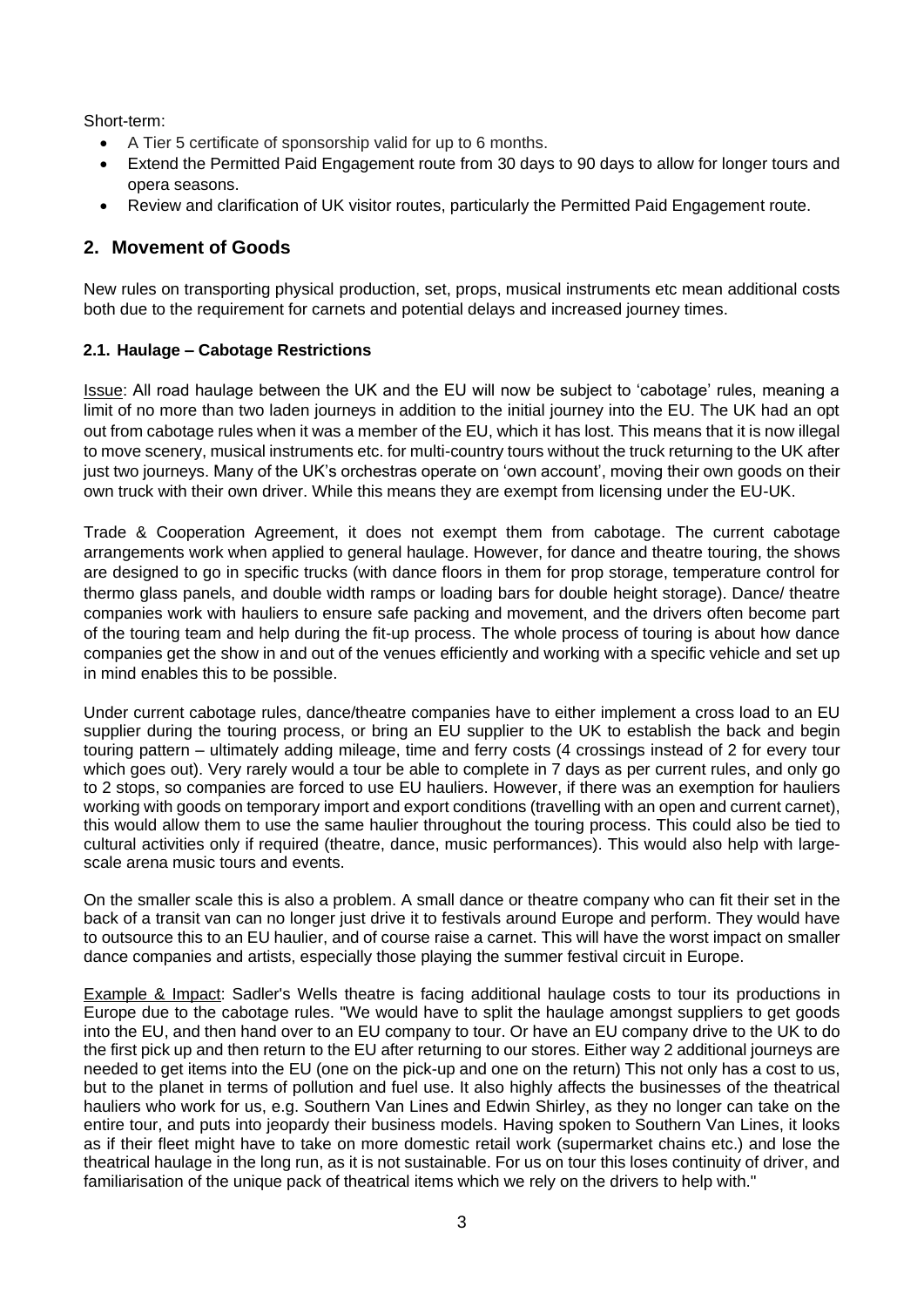Specialist hauliers will need to relocate their business to the EU, or British performing arts companies will need to use EU-registered haulage companies.

Possible Solution: To avoid this, we need the UK Government to negotiate with the EU to secure an exemption from cabotage for the movement of goods especially where subject to a carnet, on the basis that the goods will not be sold and that the rules will also affect EEA performing arts companies coming into the UK.

### **2.2. Carnet Ambiguities**

Issue: Temporary import/export of goods between the UK and EU will now be subject to ATA Carnets. This is a physical document, stamped on both sides of the border, that provides a guarantee that the goods taken out of the UK will be returned, thereby meaning customs duties do not apply. There is a cost to each carnet, plus a security bond based on the value of the goods being transported. Many UK performing arts organisations will not have had to deal with the cost and complexity of carnets before. This includes knowledge of where to get carnets stamped on exit from the UK and entry to the EU, and vice versa.

Example/impact: A UK orchestra has calculated that the cost of carnets for an EU tour will be £8500.

Possible Solution: While it appears inevitable that carnets will be required for shipment by truck or cargo, it is unclear whether the same applies to individual musicians carrying their own instrument. EU regulations would suggest they are not required. We need clarification from HMRC.

### **2.3. Movement from GB to NI**

Issue: The Northern Ireland Protocol made no mention of temporary import/export between Great Britain and Northern Ireland, it is therefore unclear whether ATA Carnets will be required.

Example/impact: Ulster Orchestra will need to move the orchestra and its musical instruments by truck between GB and NI e.g. for performances at the BBC Proms. Belfast Grand Opera House is on the touring circuit for commercial theatre shows. We do not know whether carnets, meaning scenery, costumes, etc. will be needed for transportation between GB and NI.

Possible Solution*:* UK Government HMRC to exempt temporary import/export from customs declarations for movement of goods between GB and NI and to confirm that carnets will not be required.

### **2.4. CITES Musical Instrument Certificates**

Issue: DEFRA has confirmed that CITES Musical Instrument Certificates for musical instruments containing listed species will be required for each instrument when transported between UK and EU and GB and NI. Obtaining a Certificate is a costly and complex process, necessitating a detailed report on the species contained in the instrument from a professional expert. DEFRA has indicated that it will also start to charge applicants for certificates. In turn, as with carnets, the MIC is a physical document that must be stamped on both sides of the border. There are only a limited number of ports in the UK and EU set up to do this.

Example/impact: Musicians will need to go the expense of obtaining a professional report and applying for the MIC. They will feel they have no choice to do so as the instrument is integral to their sound.

Possible Solution: DEFRA to cancel imposition of charges for MICs and to supply details of designated ports in the EU.